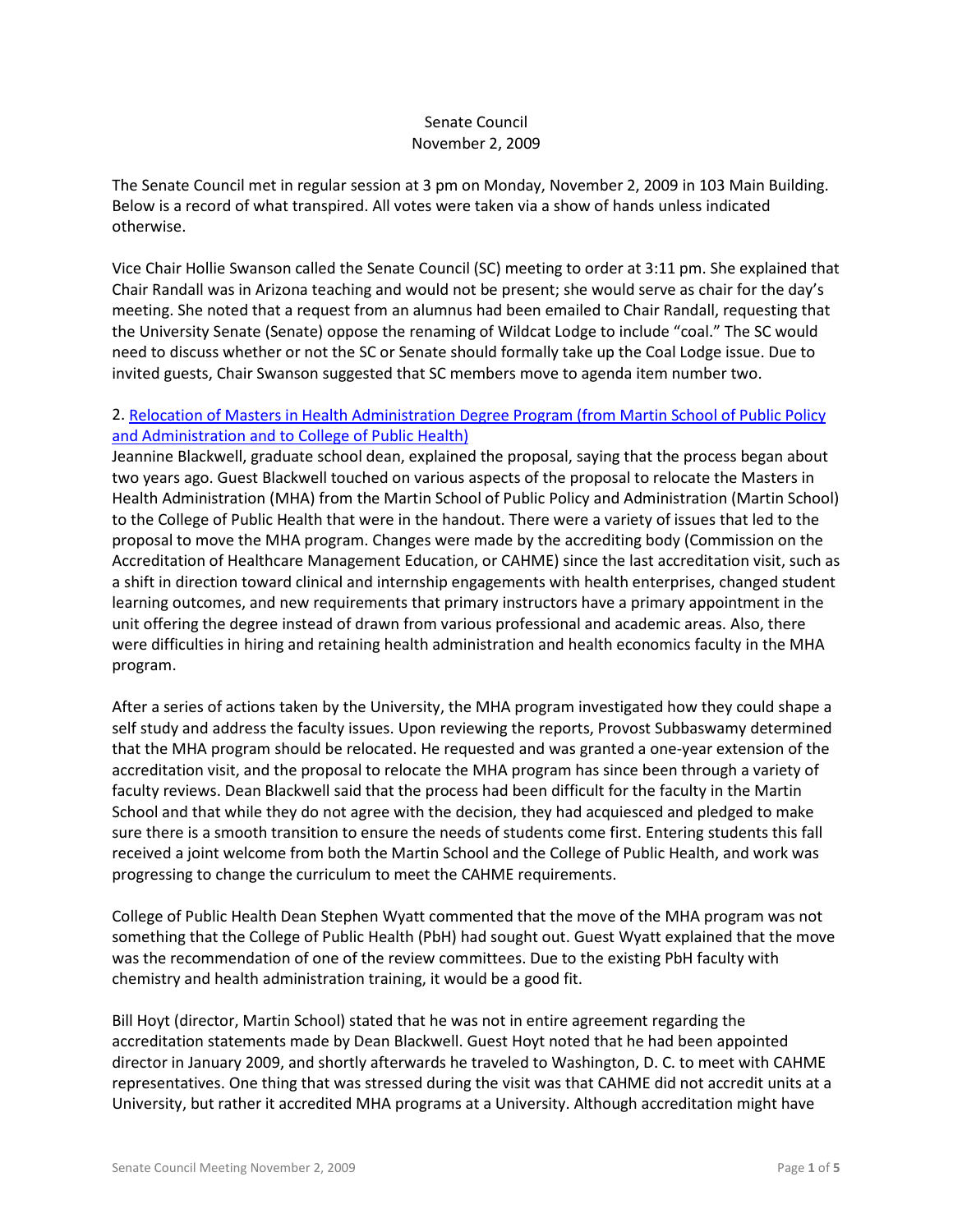been a challenge, it would not have been an impossible task; some statements regarding accreditation issues were overstated.

Hoyt said that Martin School faculty continued to move forward with the transfer and remain engaged, but that the biggest concern was moving forward and how the unit will be viewed, particularly with respect to resources. The Martin School will lose a large share of its students, and there will be additional reductions the following year. Hoyt noted that one aspect yet to be discussed pertained to a request by a faculty member to move their line from the Martin School to PbH. Hoyt said that he wrote a letter supporting only the move of the faculty member, and not the move of the faculty line itself. Regardless, a faculty line that the Martin School desperately needed was lost to PbH; Hoyt hoped for an acknowledgement and recognition of the loss of resources from the Martin School. He said that a rebound from student losses was possible, but that there should be recognition of that moving forward and an appropriate opportunity to rebound. Hoyt summed up concerns that the Martin School be held harmless going forward.

Hoyt said that the Martin School would continue to offer the master's degree in health policy (as opposed to the MHA), as well as the PhD program in health policy, in which a number of students were enrolled. Dwight Denison (associate professor, Martin School) said that there was a concern from teaching faculty to ensure they had some control over the content of courses that move to PbH, to ensure that two different policy courses are not offered in the future. Blackwell added that there would be more of a policy thrust from the MHA side, with the masters in public administration (MPA) concentrating on health administration or health economics. Regardless, students from both areas would have access to the coursework in the other area.

Chappell requested some clarification – Blackwell stated earlier that the change to the MHA program location came about as a result of a decision made by the Provost, and that the next step was requesting comment and a recommendation from the Senate. Chappell opined that there was a new unit offering the degree program that the new unit had never offered before, and that type of scenario in the past required approval by the Senate. He asked to be directed to the language in UK's regulations that outlined the procedure.

Blackwell said that two things were happening, but that the day's discussion pertained only to relocating the MHA degree program. The second change which would come to the SC would be the change in the degree program content, to meet the new accreditation standards. That program change would be approved by the Senate. Chappell said that he understood what Blackwell had said, but he still wanted to see where in UK's regulations it was written that a move of a degree program from one unit to another could be done at the behest of the Provost.

SC members engaged in additional discussion with the invited guests. After a little while, Chair Swanson suggested it was time for a motion. Citing the other agenda items and the plethora of information digested, Yanarella suggested that moving a motion and discussion wait until later during the meeting. There being no objection, Chair Swanson thanked the guests and they departed.

### 3. Proposed Changes to *Senate Rules 2.1.2* [\("Academic Calendar"\)](http://www.uky.edu/Faculty/Senate/files/Meetings/20091102/Academic%20calendar%20proposal.pdf)

Chair Swanson invited Susan Skees (College of Agriculture) to explain the proposal, which she did. Afterwards, Guest Skees and the other invited guests (Erica Caton, College of Arts and Sciences and chair, Advising Network and Vicki Schankula, Central Advising Services) discussed the pros and cons of the proposal with SC members.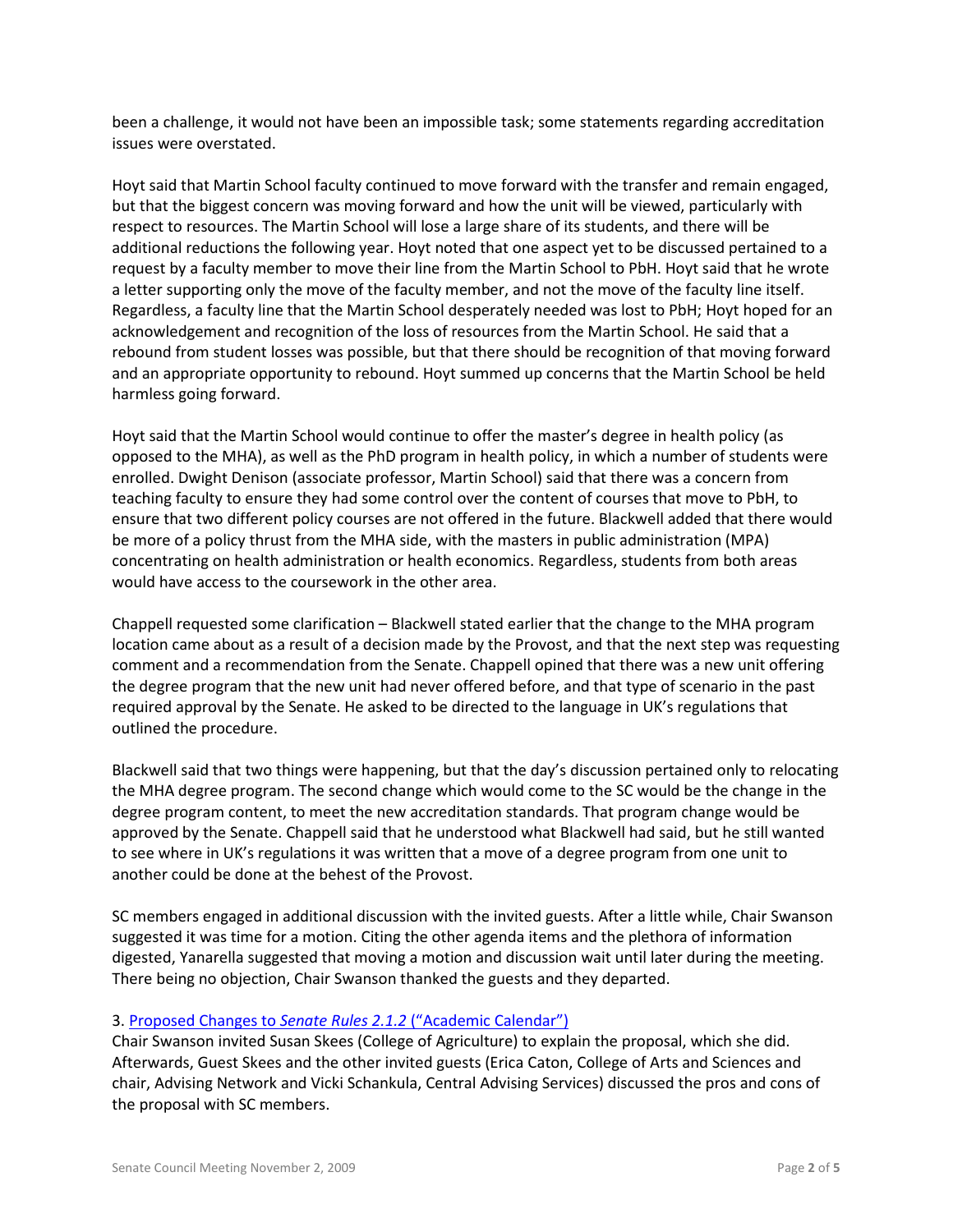Rohr **moved** to approve the proposal and Kirk **seconded**. SC members continued to discuss the proposal.

Yanarella and Chappell noted that past suggested modifications to the academic calendar were met with concern from various campus areas and said it would be a good idea to have input from those areas prior to making any final decisions. Skees noted that both Mike Mullen (associate provost for undergraduate education) and Don Witt (University registrar) both supported the proposal.

Chappell **offered a friendly amendment** to instead appoint an ad hoc committee to survey University constituencies that might be impacted and report back to the SC in one month. Chair Swanson **did not accept** the friendly amendment, noting that it changed the substantive nature of the motion. Yanarella **moved** to table Rohr's motion, and Ford **seconded**. There being no additional discussion, a **vote** was taken and the motion **passed** with five in favor.

Chappell **moved** that the SC appoint an ad hoc committee to survey University constituencies that might be impacted and report back to the SC in one month and Yanarella **seconded**. Chappell, Kirk and Yanarella agreed to comprise the ad hoc committee. There being no additional discussion, a **vote** was taken and the motion **passed** with none opposed.

#### 4. UK December 2009 Degree List

Mrs. Brothers noted that the list in the handout was a revised list, updated from the one emailed to SC members the previous week.

Chappell **moved** to approve UK's December 2009 degree list and send it forward ot the Senate. Steiner **seconded**. There being no discussion, a **vote** was held and the motion **passed** with none opposed.

#### 5. [Proposed Change to College of Law Admissions Requirements](http://www.uky.edu/Faculty/Senate/files/Meetings/20091102/Law%20Admissions%20Requirement%20Change_Complete.pdf)

Chair Swanson invited Drusilla Bakert (associate dean, College of Law) to explain the proposal, which Guest Bakert did.

Steiner **moved** to approve the proposals and send them to the Senate with a positive recommendation, and Ford **seconded**. There being no discussion, a **vote** was taken and the motion **passed** with none opposed.

### 6. [Proposed Change to BA Art Studio](http://www.uky.edu/Faculty/Senate/files/Meetings/20091102/BA%20Art%20Studio%20-%20Program%20Change_Complete1.pdf)

#### 7. [Proposed Change to BFA Art Studio](http://www.uky.edu/Faculty/Senate/files/Meetings/20091102/BFA%20Art%20Studio%20-%20Program%20Change_Complete1.pdf)

Ben Withers (chair, Art Department) explained both proposals. He noted that the language quoted in the proposals about the came directly from the Bulletin, which contained a mathematical error (number of credits), and that a new 300-level course would replace A-S 255 as one of the courses for the 3-D category. Guest Withers answered a few questions from SC members.

Yanarella **moved** to approve the proposal and send it to the Senate with a positive recommendation and Chappell **seconded**. There being no discussion, a **vote** was taken and the motion **passed** with none opposed.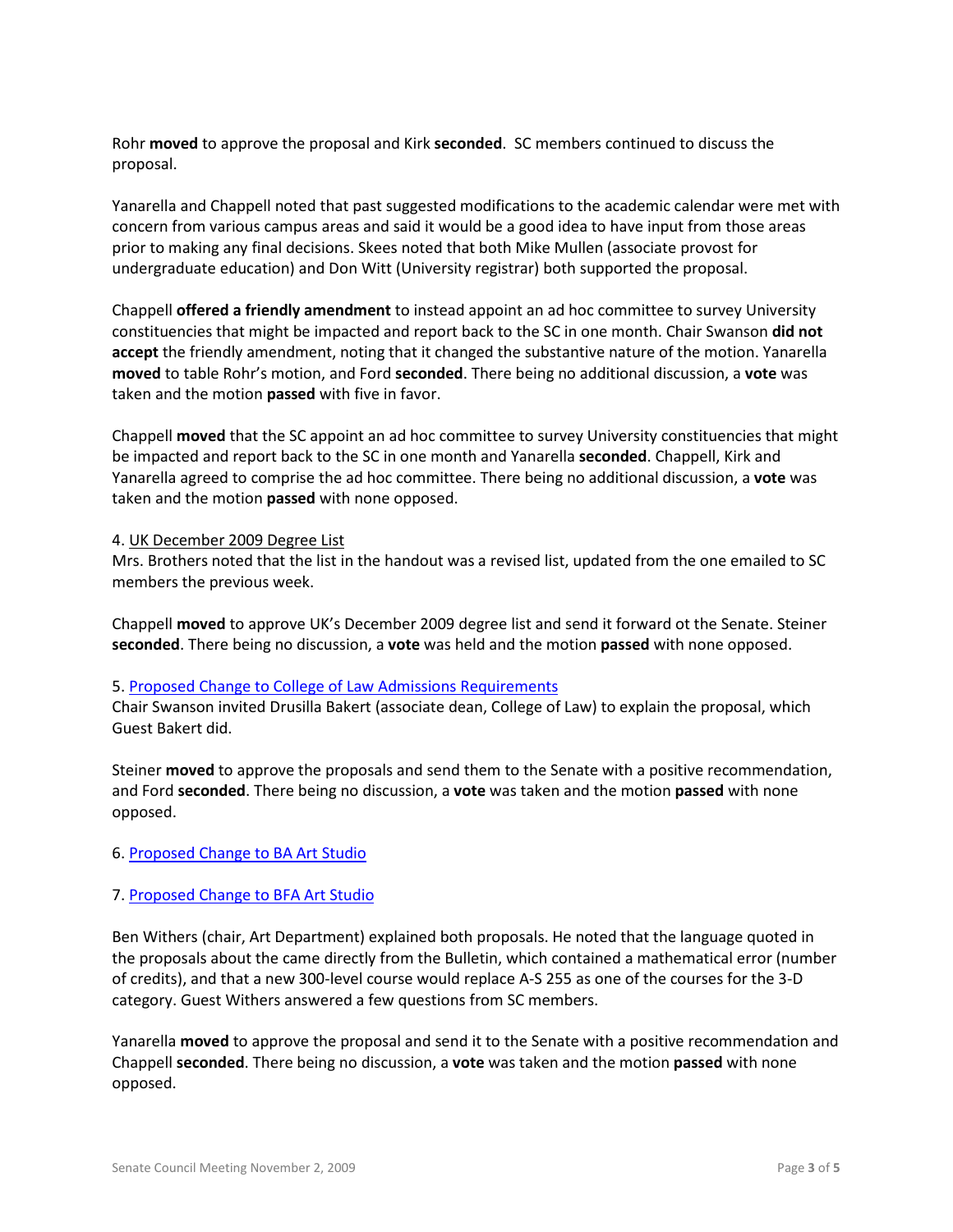# [Relocation of Masters in Health Administration Degree Program \(from Martin School of Public Policy and](http://www.uky.edu/Faculty/Senate/files/Meetings/20091102/MHA%20Relocation_Complete.pdf)  [Administration and to College of Public Health\)](http://www.uky.edu/Faculty/Senate/files/Meetings/20091102/MHA%20Relocation_Complete.pdf)

SC members discussed the move of the MHA program at length. Citing the contradictory answers given by invited guests to at least two questions, SC members stated unequivocally that the proposal was not ready for review by the Senate. It was ultimately decided that the proposal would be returned to the Senate's Academic Organization and Structure Committee (SAOSC), with a request that the SAOSC investigate the nine questions below present the answers to the SC.

- Why was the potential move of the MHA degree program not brought to the attention of the Senate Council until this time, with a full blown proposal?
- What is the implication on students who are currently enrolled?
- Why did the Provost appoint an ad hoc committee to review the MHA program to determine readiness and suggest strategies for program accreditation?
- What are the full ramifications of the MHA degree program move to Public Health for the status and well being of the MHA program?
- Is it within the purview of the Provost to move a program from one unit to another?
- What are the specific accreditation standards that were in jeopardy of being violated if MHA remained in the Martin School?
- What are the enrollment and graduation rates of the Martin School as a whole, as well as the MHA program, for the last five years?
- What resources will need to be committed for a top-20 program like the Martin School to repair the loss of the MHA program?
- What was the impetus for the MHA DGS to resign and request a transfer of appointment to Public Health?

### 10[. Tentative Senate Agenda for November 9](http://www.uky.edu/Faculty/Senate/files/Meetings/20091102/Tentative%20Senate%20Agenda%20for%20November%209.pdf)

Chappell **moved** that the SC approve the tentative Senate agenda for November 9 as an unordered list, minus the relocation of the MHA degree program. Rohr **seconded**. There being no discussion, a **vote** was taken and the motion **passed** with none opposed.

Chair Swanson suggested that SC members discuss the Coal Lodge issue in the time remaining. She asked Yanarella to explain what happened before and during the Board of Trustees meeting at which the matter was discussed, and he did. He summed up by saying that through a conversation with another faculty member he learned that it might be possible for a University organization with legal standing to request an interpretation from the Attorney General's Office regarding whether or not UK followed its own naming regulations.

Yanarella then mentioned the issue of cliff vesting. SC members discussed this matter, as well.